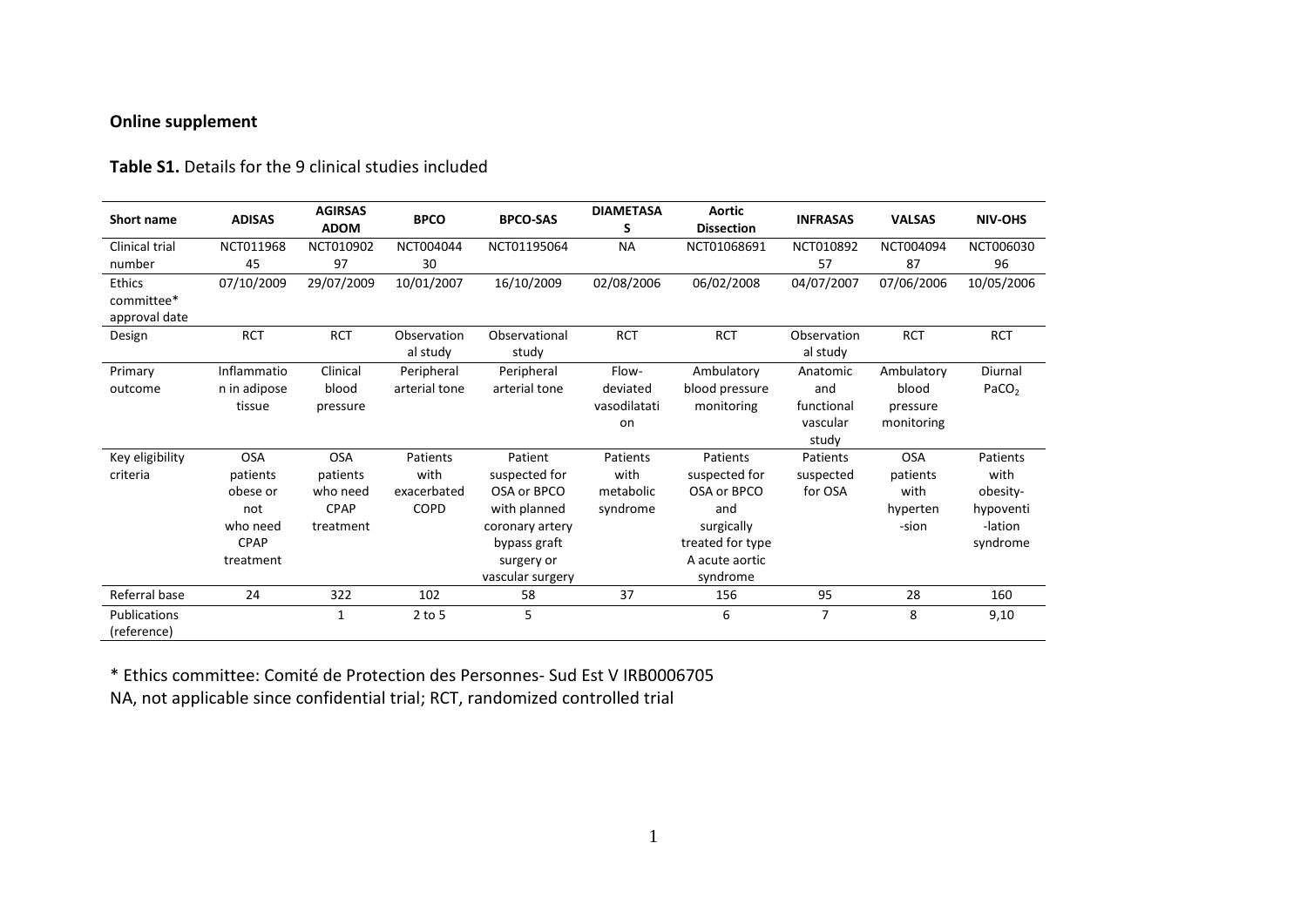| <b>Short name</b>                   | <b>ADISAS</b>    | <b>AGIRSAS</b><br><b>ADOM</b> | <b>BPCO</b>      | <b>BPCO-SAS</b>  | <b>DIAMETASAS</b> | <b>Aortic</b><br>dissection | <b>INFRASAS</b>  | <b>VALSAS</b>    | NIV-OHS          |
|-------------------------------------|------------------|-------------------------------|------------------|------------------|-------------------|-----------------------------|------------------|------------------|------------------|
| Number of patients*                 | 22               | 313                           | 99               | 53               | 34                | 131                         | 90               | 28               | 123              |
| Male (n (%))                        | 22 (100)         | 221 (70.6)                    | 81 (81.8)        | 43 (86)          | 18 (52.9)         | 113 (86.3)                  | 74 (82.2)        | 22 (78.6)        | 50 (40.7)        |
| Age (yrs)                           | 54.4(8.1)        | 57.4(11.1)                    | 63.7(8.5)        | 62.7(9.1)        | 59.4 (6.9)        | 49.1 (10.3)                 | 52 (10.7)        | 56.4(8.5)        | 53.2 (12.7)      |
| BMI ( $\text{kg/m}^2$ )             | 31.2(8.2)        | 31(6.6)                       | 25.4(4.7)        | 26.3(4)          | 29.5(3.4)         | 26.6(3.3)                   | 25.2(2.8)        | 28.9(4.9)        | 39.3(5.5)        |
| Normal (n (%))                      | 5(22.7)          | 41(13.1)                      | 60 (60.6)        | 23 (43.4)        | 1(2.9)            | 40 (30.5)                   | 40 (44.4)        | 5(17.9)          |                  |
| Overweight (n (%))                  | 6(27.3)          | 117 (37.4)                    | 44 (44.4)        | 22 (41.5)        | 18 (52.9)         | 77 (58.8)                   | 49 (54.4)        | 14 (50)          | 2(1.6)           |
| Obese (n (%))                       | 5(22.7)          | 86 (27.5)                     | 40 (40.4)        | 6(11.3)          | 12 (35.3)         | 12(9.2)                     | 1(1.1)           | 5(17.9)          | 24 (19.5)        |
| Severely obese (n (%))              | 4(18.2)          | 44 (14.1)                     | 12(12.1)         | 2(3.8)           | 3(8.8)            | 1(0.8)                      |                  | 4(14.3)          | 45 (36.6)        |
| Morbidly obese (n (%))              | 2(9.1)           | 25(8)                         | 3(3)             |                  |                   | 1(0.8)                      |                  |                  | 52 (42.3)        |
| Hypertension (n (%))                | 12 (54.5)        | 268 (85.6)                    | 45 (45.5)        | 45 (84.9)        | 32 (94.1)         | 111 (84.7)                  | 62 (68.9)        | 28 (100)         | 76 (61.8)        |
| Diabetes (n (%))                    | 6(27.3)          | 175 (55.9)                    | 37 (37.4)        | 29 (54.7)        | 24 (70.6)         | 24(18.3)                    | 15(16.7)         | 12 (42.9)        | 71 (57.7)        |
| Dyslipidemia (n (%))                | 18 (81.8)        | 207(66.1)                     | 56 $(.)$         | 48 (90.6)        | 29 (85.3)         | 81 (61.8)                   | 42 (46.7)        | 15(53.6)         | 74 (60.2)        |
| OSA (n (%))                         | 17 (100)         | 304 (97.1)                    | 28(65.1)         | 27(56.3)         | 20 (58.8)         | 131 (100)                   | 56 (62.2)        | 23(82.1)         | 77 (68.8)        |
| SBP (mmHg)                          | $130.1 \pm 11.3$ | $134 \pm 14.1$                | $136.8 \pm 16.8$ | $132.9 \pm 16.2$ | $147 \pm 17.3$    | $131.6 \pm 16.5$            | $121.1 \pm 13.8$ | $153.2 \pm 14.8$ | $130.3 \pm 16.9$ |
| DBP (mmHg)                          | $79.7 \pm 9.4$   | $82.5 \pm 9$                  | $77 \pm 9.8$     | $71.7 \pm 11.6$  | $89.6 \pm 14$     | $86.2 \pm 10.1$             | $74.7 \pm 11.3$  | $100.2 \pm 11.4$ | $73.8 \pm 12.1$  |
| HR (bpm)                            | $64.8 \pm 13$    | $75.5 \pm 10.7$               | $68.8 \pm 13.2$  | $65.7 \pm 11.2$  | $66.9 \pm 12.2$   | $64.4 \pm 9.8$              | $58.2 \pm 8.3$   | $68.9 \pm 12.6$  |                  |
| PWV (m/s)                           | $10.2 \pm 1.6$   | $10.7 \pm 2.2$                | $12 \pm 2.4$     | $11.6 \pm 2.7$   | $10.4 \pm 1.4$    | $9.1 \pm 1.5$               | $9.6 \pm 1.6$    | $10.5 \pm 2.3$   | $9.7 \pm 2.4$    |
| AHI (events/h)                      | $44.9 \pm 21.2$  | $42.8 \pm 21$                 | $30.1 \pm 30.4$  | $24.7 \pm 23.6$  | $22.2 \pm 22.3$   | $40.6 \pm 16$               | $23.8 \pm 19.6$  | $30.9 \pm 17.8$  | $38.3 \pm 33.4$  |
| Mean nocturnal SaO <sub>2</sub> (%) | $92.7 \pm 2.4$   | $92.9 \pm 2.9$                | $91.7 \pm 2.1$   | $93.1 \pm 2$     | $92.9 \pm 1.8$    | $93.4 \pm 2$                | $94.1 \pm 1.9$   | $93.3 \pm 2.3$   | $92 \pm 3.6$     |
| $SaO2 < 90\%$ (%)                   | $7 + 13.7$       | $13.2 \pm 19.5$               | $14.8 \pm 21.7$  | $7.2 \pm 14.4$   | $4.3 \pm 5.4$     | $6.2 \pm 12.8$              | $4.2 \pm 10.3$   | $11 \pm 22.4$    | $16.8 \pm 23.3$  |
| <b>ESS</b> score                    | $10.3 \pm 5.3$   | $10 \pm 5.3$                  |                  | $5.6 \pm 3.7$    | $7.7 \pm 5.2$     | $10 \pm 5.3$                | $8.9 \pm 5.1$    | $9.9 \pm 4$      | $10.1 \pm 4.8$   |

**Table S2.** Patients' characteristics for the 9 clinical studies included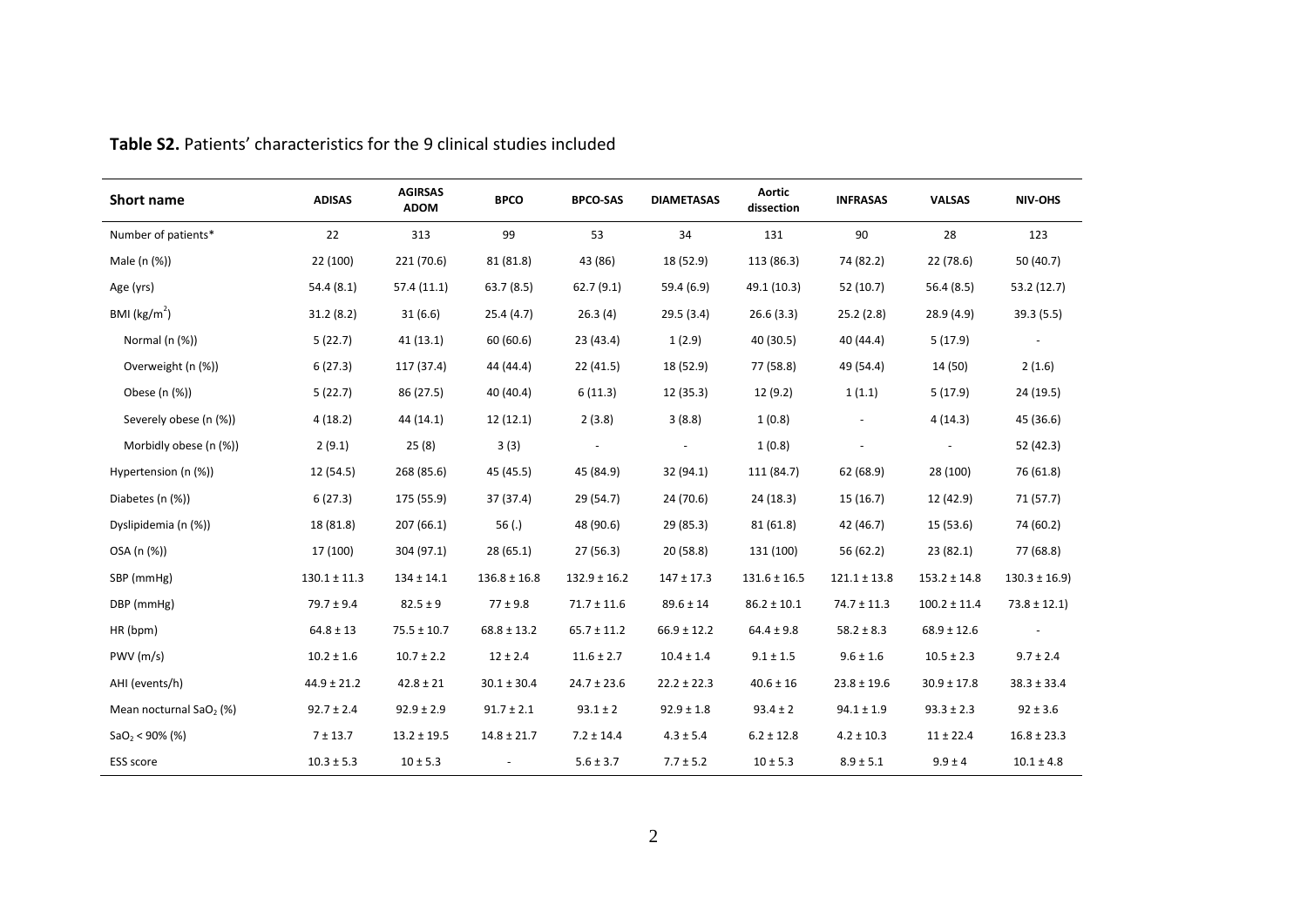Results are expressed as mean  $\pm$  SD or n (%). The percentages correspond to patients with missing data before imputation. \*Number of patients from the referral base (Table S1) after exclusion of patients without PWV data.

AHI, apnea-hypopnea index; BMI, body mass index; DBP, diastolic blood pressure; ESS, Epworth Sleepiness Scale; SaO<sub>2</sub>, oxygen saturation; HR, heart rate; PWV, Pulse wave velocity; SaO<sub>2</sub> < 90%, percentage of recording time spent at a SaO<sub>2</sub> < 90%; SBP, systolic blood pressure.

#### **Statistical complement about the data imputation method used**

Missing values were imputed using a multiple imputation method when the proportion of missing values was < 20%. Five datasets were generated using logistic regression for qualitative variables or linear regression for quantitative variables, considering that missing values were random. Two regression models were used to impute missing data: a logistic regression model for qualitative (binary) variables and a linear regression method for quantitative variables. To confirm the imputation strategy, a sensitivity analysis was performed by comparing the results based on complete cases and multiple imputation. This comparison showed no difference. Categorical variables were first imputed using a continuous model and then the imputed values were categorized using the same threshold in each dataset. The initial study was introduced as a fixed effect in all regressions models. After imputation, the results of the five dataset were combined using the MI ANALYZE procedure from SAS, which corresponded to the Rubin's rules.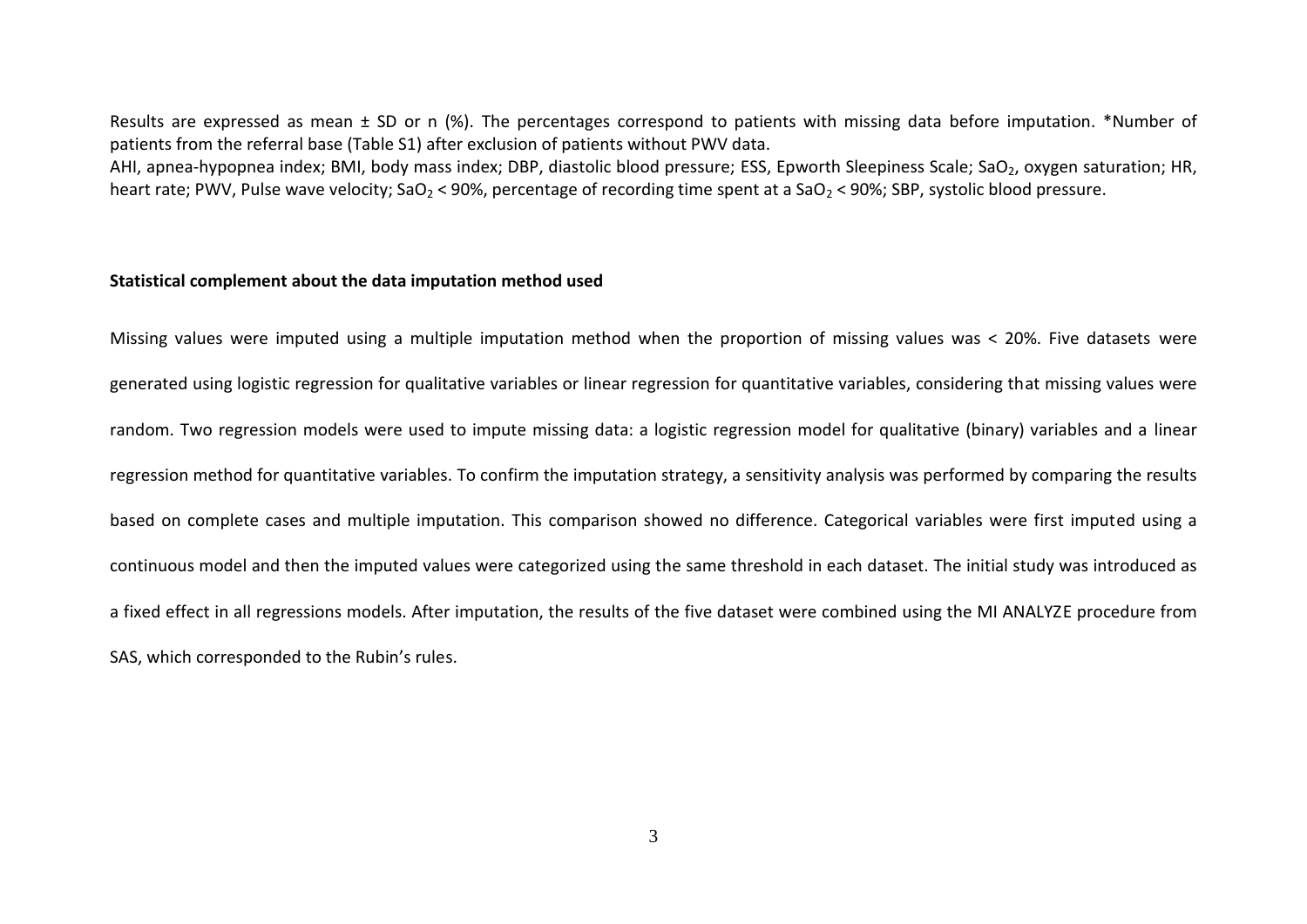**Table S3.** Patients' characteristics for the whole population

|                                     | Initial dataset<br>$N = 893$ | <b>Missing</b><br>N (%) | <b>Imputed dataset</b><br>$N = 4465$ |
|-------------------------------------|------------------------------|-------------------------|--------------------------------------|
| Male (n (%))                        | 644 (72)                     | 3(0.3)                  | 3232 (72)                            |
| Age (yrs)                           | $56 \pm 11$                  | 1(0.1)                  | $56 \pm 11$                          |
| BMI ( $\text{kg/m}^2$ )             | $29.9 \pm 6.9$               | 0(0)                    | $29.9 \pm 6.9$                       |
| Normal (n (%))                      | 199 (22)                     |                         | 995 (22)                             |
| Overweight (n (%))                  | 345 (39)                     |                         | 1725 (39)                            |
| Obese (n (%))                       | 163 (18)                     |                         | 815 (18)                             |
| Severely obese (n (%))              | 106(12)                      |                         | 530 (12)                             |
| Morbidly obese (n (%))              | 80(9)                        |                         | 400 (9)                              |
| Hypertension (n (%))                | 694 (78)                     | 48 (5.4)                | 3470 (78)                            |
| Type 2 diabetes (n (%))             | 401 (45)                     | $\mathbf 0$             | 2005 (45)                            |
| Dyslipidaemia (n (%))               | 551 (62)                     | 109 (12.2)              | 2755 (62)                            |
| OSA (n (%))                         | 683 (84)                     | 77 (8.6)                | 3691 (83)                            |
| SBP (mmHg)                          | $133 \pm 17$                 | 47 (5.3)                | $133 \pm 17$                         |
| DBP (mmHg)                          | $81 \pm 12$                  | 46(5.2)                 | $81 \pm 12$                          |
| HR (bpm)                            | $69 \pm 12$                  | 167 (18.7)              | $70 \pm 13$                          |
| PWV (m/s)                           | $10.4 \pm 2.3$               | 0(0)                    | $10.4 \pm 2.3$                       |
| AHI (events/h)                      | $36.8 \pm 24.1$              | 77 (8.6)                | $36.1 \pm 23.9$                      |
| Mean nocturnal SaO <sub>2</sub> (%) | $92.9 \pm 2.7$               | 86 (9.6)                | $92.8 \pm 2.7$                       |
| $SaO2 < 90%$ (% of recording time)  | $10.8 \pm 18.3$              | 94 (10.5)               | $10.7 \pm 18.0$                      |
| ESS score                           | $9.5 \pm 5.2$                | 162 (18.1)              | $9.4 \pm 5.1$                        |

Results are expressed as mean ± SD or n (%). Percentages of initial data set correspond to patients with missing data before imputation.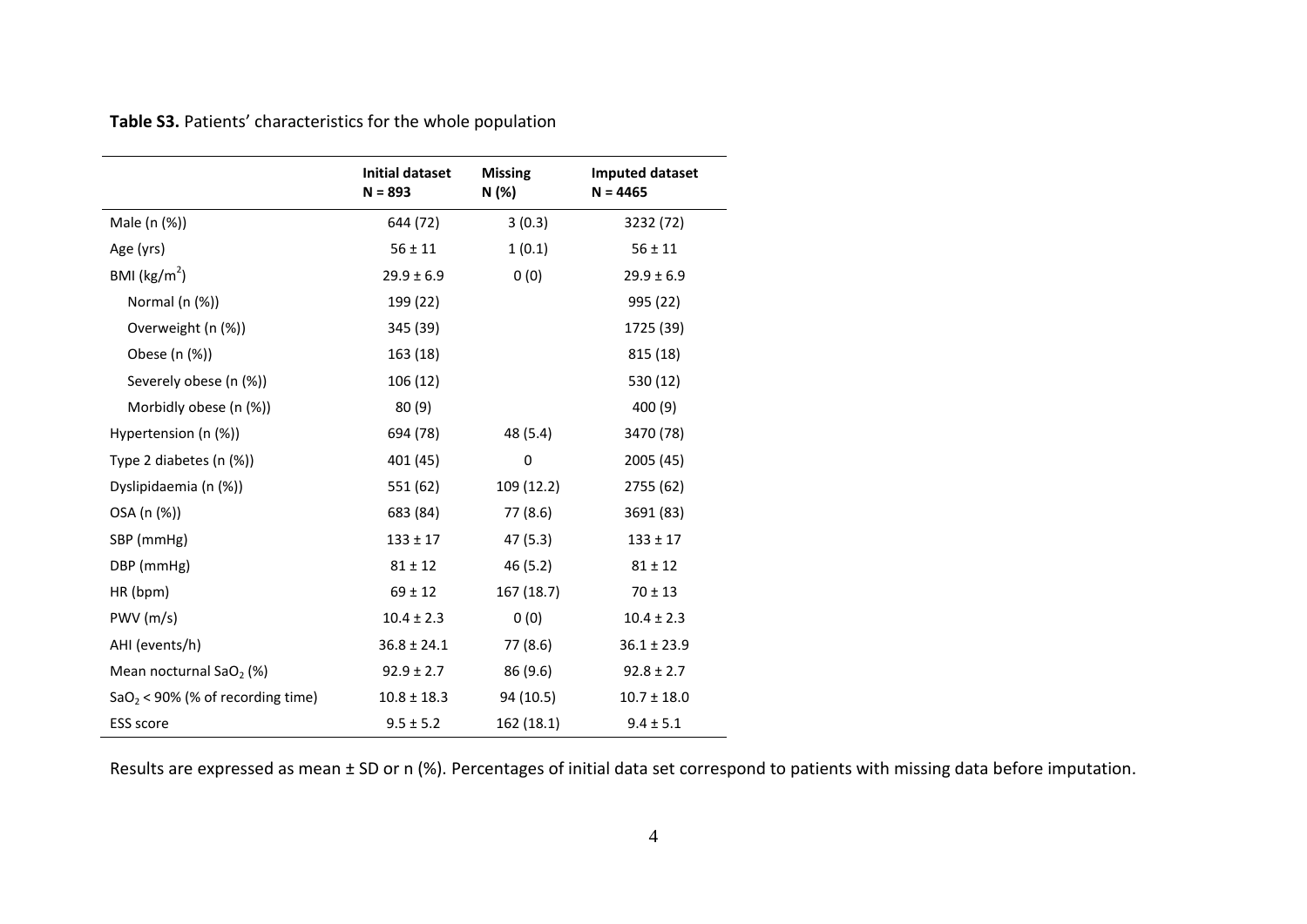AHI, apnoea-hypopnea index; BMI, body mass index; DBP, diastolic blood pressure; ESS, Epworth Sleepiness Scale; SaO<sub>2</sub>, oxygen saturation; HR, heart rate; PWV, Pulse wave velocity; SaO<sub>2</sub> < 90%, percentage of recording time spent at a SaO<sub>2</sub> < 90%; SBP, systolic blood pressure. All comparisons between initial and imputed datasets were not significant.

### **Statistical complement about the two-step meta-analysis performed**

A two-step individual patient data (IPD) meta-analysis was first performed to assess the heterogeneity between studies. The first step consisted of aggregating the individual data and the second step used a DerSimonian and Laird random effects meta-analysis model. The heterogeneity between studies was measured using the  $l^2$  inconsistency index, which provides an estimation of the variability due to the heterogeneity rather than chance. An I² index greater than 60% reflects high heterogeneity. Finally, the robustness of the results was assessed using sensitivity analysis by leaving out one study.

The two-step IPD meta-analysis showed that the test for heterogeneity was not significant  $(I^2=44.7\%$ , p=0.09), which means that only limited heterogeneity was observed across the 9 studies.

Finally, the result of the two-step meta-analysis showed a slight association between severe OSA and PWV (Figure S1). However, this result should be interpreted carefully because there was no adjustment on the different confounders. Moreover, the leave-one-out study we performed showed that the main heterogeneity was mainly due to one study (ADISAS) (Table S4) and by excluding this study the result was not significant. The observed trend was not significant after adjustment in the one-step meta-analysis.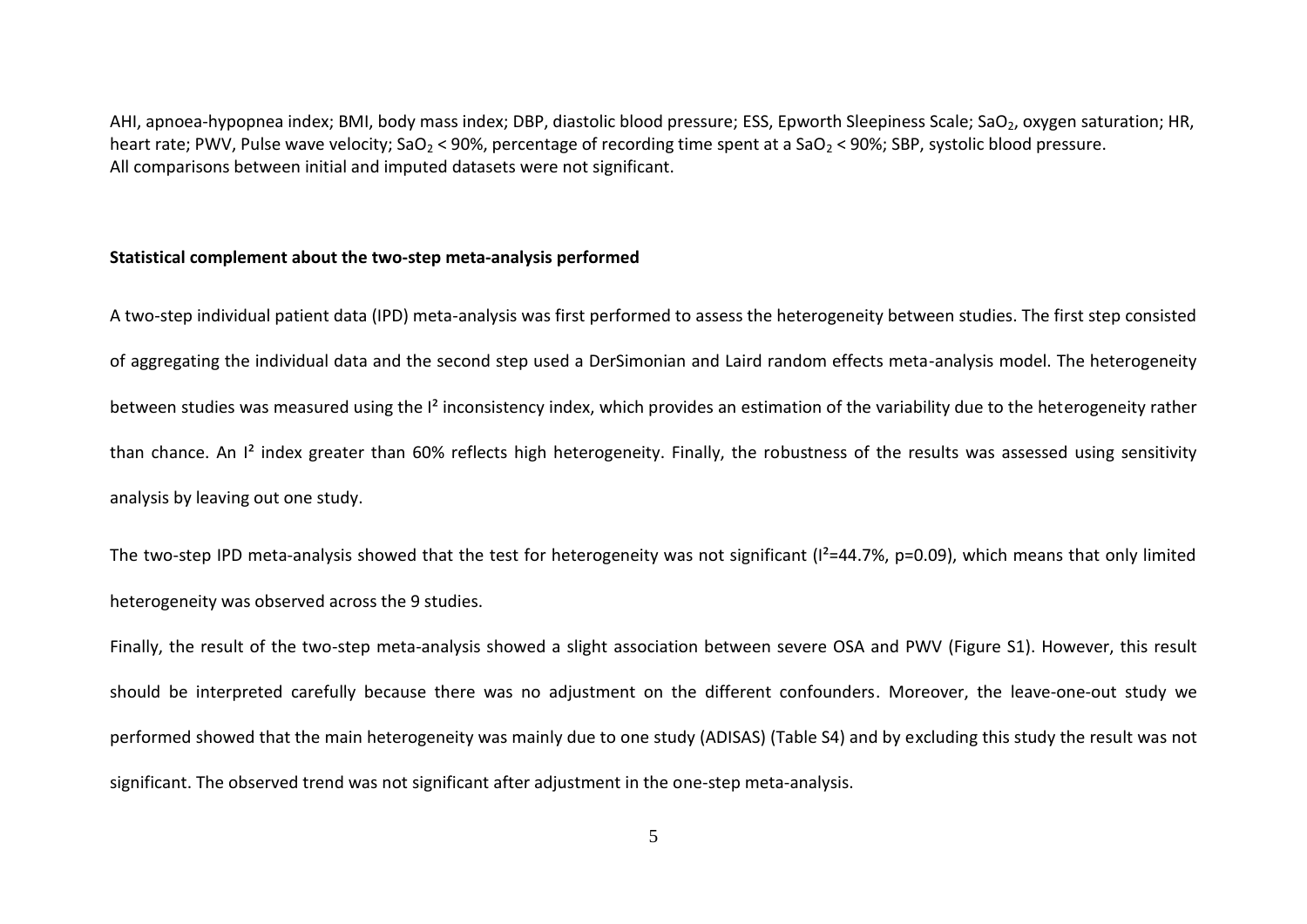**Table S4**. Result of the leave-one-out analysis

| <b>Study</b>      | <b>Estimate (SE)</b> | P<br>value | 1 <sup>2</sup> |
|-------------------|----------------------|------------|----------------|
| <b>ADISAS</b>     | 0.2761(0.1443)       | 0.0557     | 0              |
| AGIRSASADOM       | 0.4794(0.2266)       | 0.0344     | 46.4611        |
| <b>BPCO</b>       | 0.4097(0.2130)       | 0.0544     | 50.0736        |
| <b>BPCO SAS</b>   | 0.4739(0.1993)       | 0.0174     | 47.689         |
| <b>DIAMETASAS</b> | 0.4405(0.2053)       | 0.0319     | 49.7725        |
| Aortic dissection | 0.4380(0.2285)       | 0.0553     | 50.0152        |
| <b>INFRASAS</b>   | 0.4827(0.2213)       | 0.0292     | 47.2912        |
| VALSAS            | 0.4923(0.1939)       | 0.0111     | 45.4131        |
| NIV-OHS           | 0.4838(0.2129)       | 0.023      | 47.9618        |

The leave-one-out verifies the robustness of the results by leaving out one study at a time.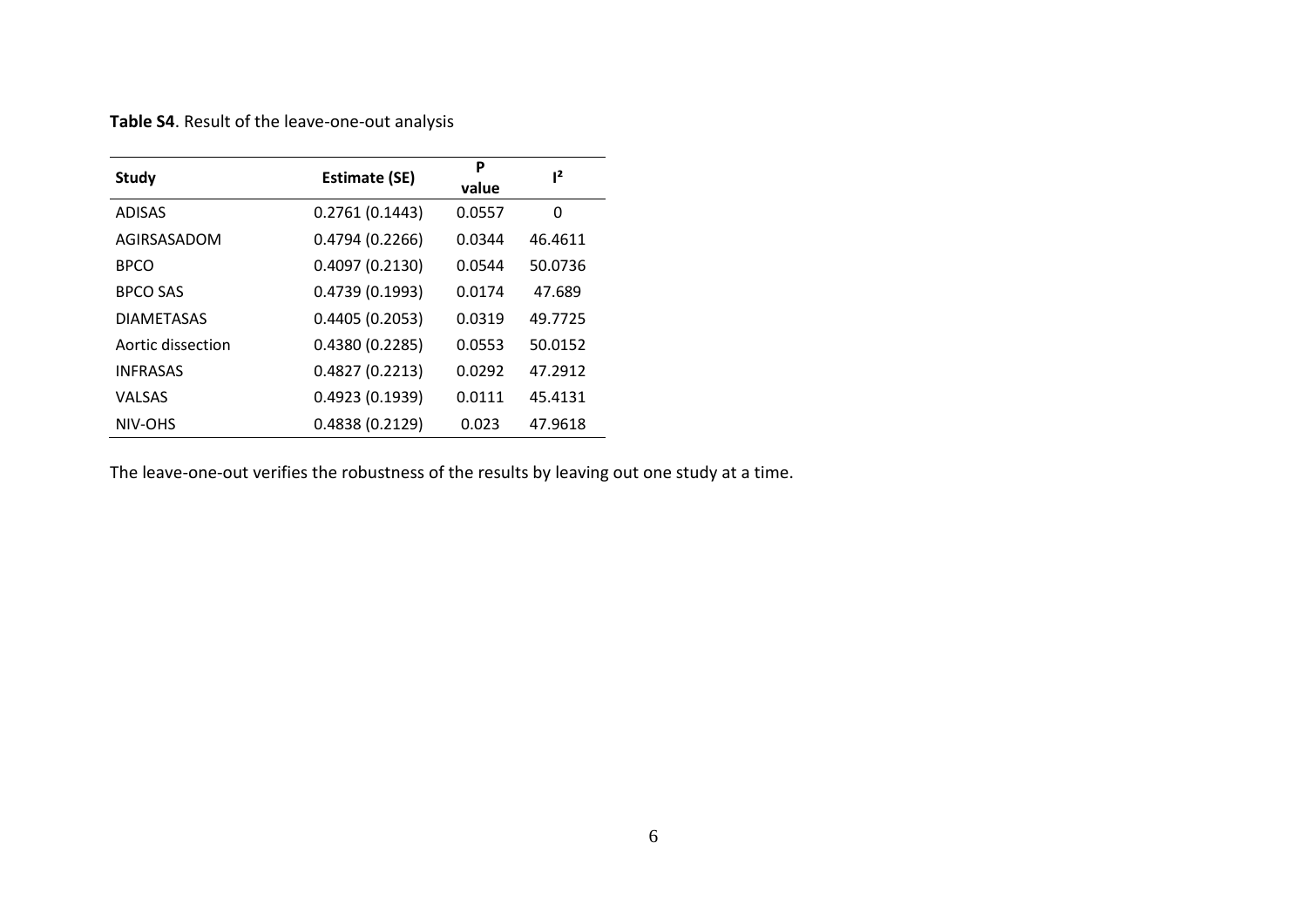**Figure S1.** Forest plot of the influence of the OSA severity on PWV

|                                             |                 | Severe<br><b>OSA</b>       | No severe<br><b>OSA</b>      | Mean difference              |  |
|---------------------------------------------|-----------------|----------------------------|------------------------------|------------------------------|--|
| Clinical studies                            |                 |                            | N Mean (SD) N Mean (SD)      | [95% CI]                     |  |
| <b>ADISAS</b>                               | ⊢∎⊣             | $21 \; 10.3 \; (1.6) \; 1$ | 8.8(0)                       | 1.50 [ 0.83, 2.16]           |  |
| <b>VALSAS</b>                               |                 |                            | 13 10.1 (2.7) 15 10.8 (1.9)  | $-0.69$ $[-2.45, 1.07]$      |  |
| <b>DIAMETASAS</b>                           |                 |                            | $7$ 10.7 (1.8) 27 10.3 (1.2) | $0.47$ [-0.95, 1.89]         |  |
| <b>BPCO SAS</b>                             |                 |                            | 15 11.5 (2.7) 38 11.6 (2.7)  | $-0.16$ [ $-1.77$ , $1.45$ ] |  |
| <b>INFRASAS</b>                             | HH              | 28 9.7 (1.2) 62 9.5 (1.7)  |                              | $0.21$ [-0.42, 0.83]         |  |
| <b>BPCO</b>                                 | ⊬∎⊣             |                            | 32 12.5 (2.3) 67 11.7 (2.5)  | 0.73 [-0.27, 1.73]           |  |
| NIV-OHS                                     | ⊢∎⊣             | 58 9.8 (2.3) 65 9.7 (2.4)  |                              | $0.13$ [-0.71, 0.97]         |  |
| Aortic dissection                           | HH              | 98 9.2 (1.4) 33 8.7 (1.6)  |                              | $0.43$ [-0.18, 1.05]         |  |
| <b>AGIRSASADOM</b>                          | HH              | 225 10.8 (2.3) 88 10.5 (2) |                              | $0.25$ [-0.27, 0.77]         |  |
| RE Model for All Studies ( $I^2 = 44.1\%$ ) |                 |                            |                              | $0.45$ [ 0.07, 0.82]         |  |
|                                             | 3<br>-3<br>$-1$ |                            |                              |                              |  |

## **References**

1. Pépin JL, Tamisier R, Baguet JP, et al. Fixed-pressure CPAP versus auto-adjusting CPAP: comparison of efficacy on blood pressure in obstructive sleep apnoea, a randomised clinical trial. *Thorax* 2016;71(8):726–733.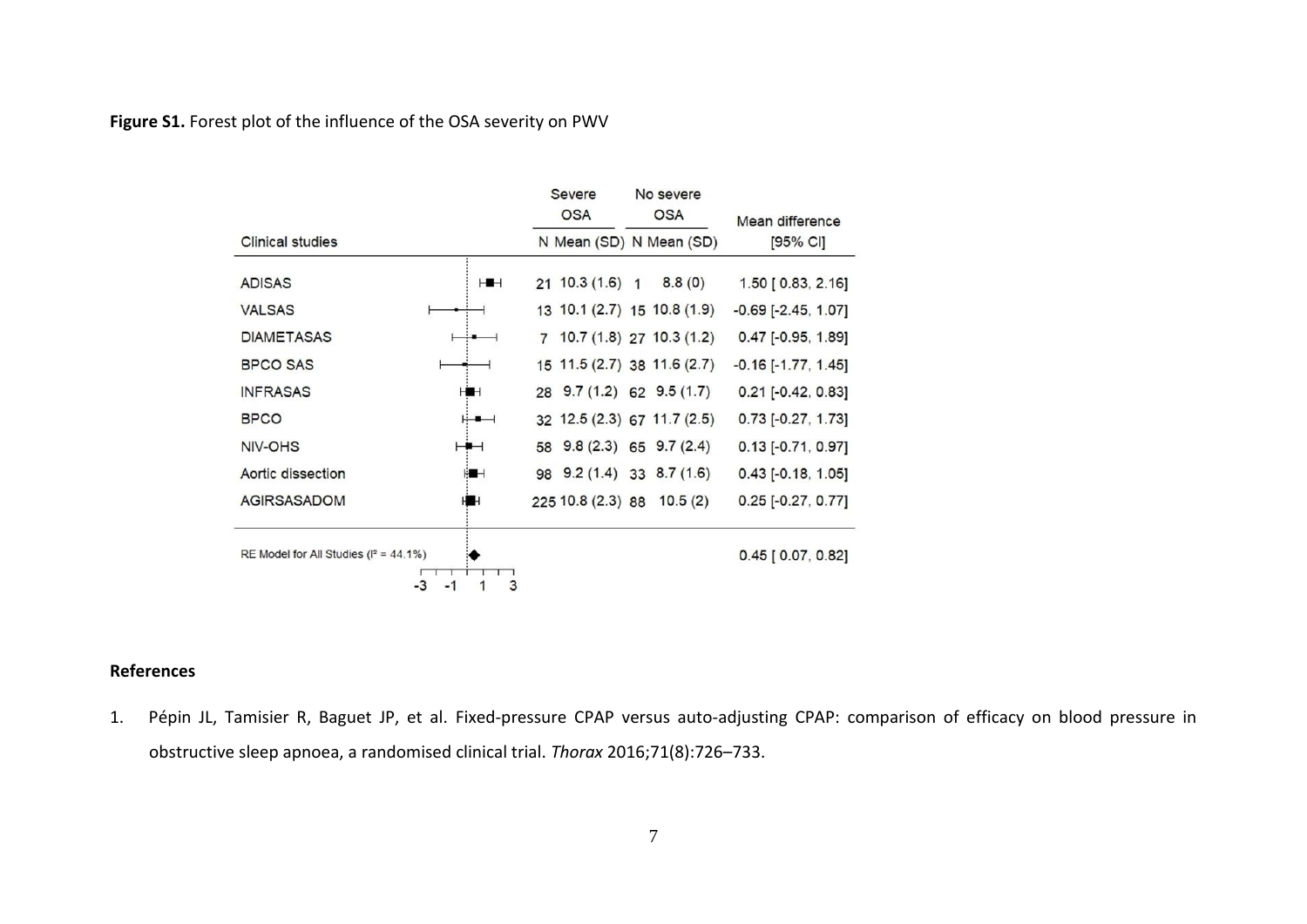- 2. Vivodtzev I, Minet C, Wuyam B, et al. Significant improvement in arterial stiffness after endurance training in patients with COPD. *Chest* 2010;137(3):585–592.
- 3. Minet C, Vivodtzev I, Tamisier R, et al. Reduced six-minute walking distance, high fat-free-mass index and hypercapnia are associated with endothelial dysfunction in COPD. *Respir Physiol Neurobiol* 2012;183(2):128–134.
- 4. Vivodtzev I, Minet C, Tamisier R, et al. Arterial stiffness by pulse wave velocity in COPD: reliability and reproducibility. *Eur Respir J* 2013;42(4):1140–2.
- 5. Viglino D, Jullian-Desayes I, Minoves M, et al. Nonalcoholic fatty liver disease in chronic obstructive pulmonary disease. *Eur Respir J* 2017;49(6).
- 6. Barone-Rochette G, Thony F, Boggetto-Graham L, et al. Aortic Expansion Assessed by Imaging Follow-up after Acute Aortic Syndrome: Effect of Sleep Apnea. *Am J Respir Crit Care Med* 2015;192(1):111–114.
- 7. Stanke-Labesque F, Pépin J-L, Jouvencel T de, et al. Leukotriene B4 pathway activation and atherosclerosis in obstructive sleep apnea. *J Lipid Res* 2012;53(9):1944–1951.
- 8. Pépin J-L, Tamisier R, Barone-Rochette G, et al. Comparison of continuous positive airway pressure and valsartan in hypertensive patients with sleep apnea. *Am J Respir Crit Care Med* 2010;182(7):954–960.
- 9. Borel JC, Tamisier R, Gonzalez-Bermejo J, et al. Noninvasive ventilation in mild obesity hypoventilation syndrome: a randomized controlled trial. *Chest* 2012;141(3):692–702.